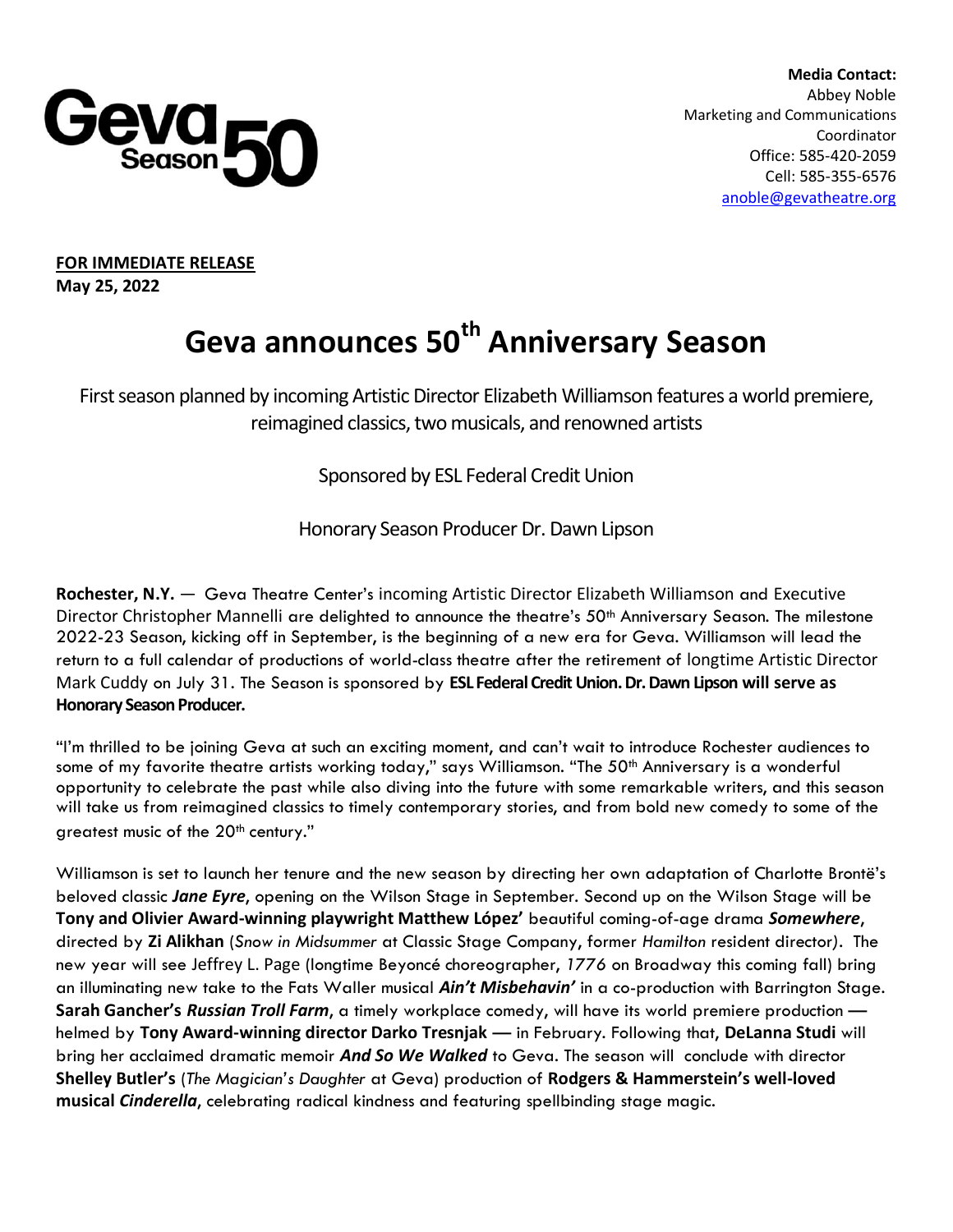Geva will also introduce an exciting new initiative with the upcoming season: **a new playwright in residence program**, which will bring a playwright each season into the heart of Geva's planning and programming. Geva will launch each residency by producing a show by the playwright in residence, commissioning another work, and providing development resources. In addition, the playwright in residence will take a key role in planning the following season and bring their voice to the company's overall vision. **Harrison David Rivers** has been selected as the inaugural playwright in residence, and Geva will produce his intimate family drama, *we are continuous,* on the Fielding Stage this season.

#### **An additional production on the Fielding Stage** will be announced shortly.

"We are thrilled to be sharing this incredible 50th Anniversary Season with the Rochester community," says Mannelli. "We are so thankful to all who have supported Geva and can't wait to celebrate this milestone all next year!

Geva's 50th Anniversary season was planned by the theatre's artistic staff with the assistance of its Artistic Council, which includes **Shawn Brown**, **Luticha André Doucette**, **Tonia Iakonikohnrio Galban**, **Stephanie Paredes**, **Mojgan Rabbani**, and **Esther Winter**.

ESL Federal Credit Union will continue its commitment to Geva as the sponsor of the 50<sup>th</sup> Anniversary Season. The financial institution has served as season sponsor since 2014. "ESL is excited to once again be the Presenting Sponsor of the Wilson and Fielding Stages for what is sure to be an excellent 50<sup>th</sup> Season at Geva Theatre Center," says **ESL Federal Credit Union President and CEO Faheem Masood**. "Theatre and the arts have a powerful ability to lift us up, and time and again, Geva has shown its ability to bring people together, inspire, educate and entertain thousands in our community."

Dr. Dawn Lipson will once again serve as Honorary Season Producer.

Subscriptions for Geva's 50<sup>th</sup> Anniversary Season are on sale now and may be purchased by calling the Geva Box Office at 585-232-4382. Tickets to all individual productions will go on sale to the general public in August.

Geva also announces the return of Rochester's favorite holiday tradition: **A Christmas Carol**. Cuddy will return to direct his acclaimed adaptation of Charles Dickens' beloved holiday tale. And the theatre's Fielding Stage will once again be a host for the **Rochester Fringe Festival** from September 14-23, 2022.

# **50th Anniversary Season (2022-2023)**

#### *Jane Eyre* **By Charlotte Brontë Adapted and Directed by Elizabeth Williamson Wilson Stage September 6 – October 2, 2022**

Charlotte Brontë's revolutionary novel, adapted by Geva's new artistic director, Elizabeth Williamson. *Jane Eyre* is a Gothic story of resilience, in which a penniless orphan is determined to craft a fulfilling life for herself, against all odds. Jane is hired as a governess and falls passionately in love with her brooding employer, only to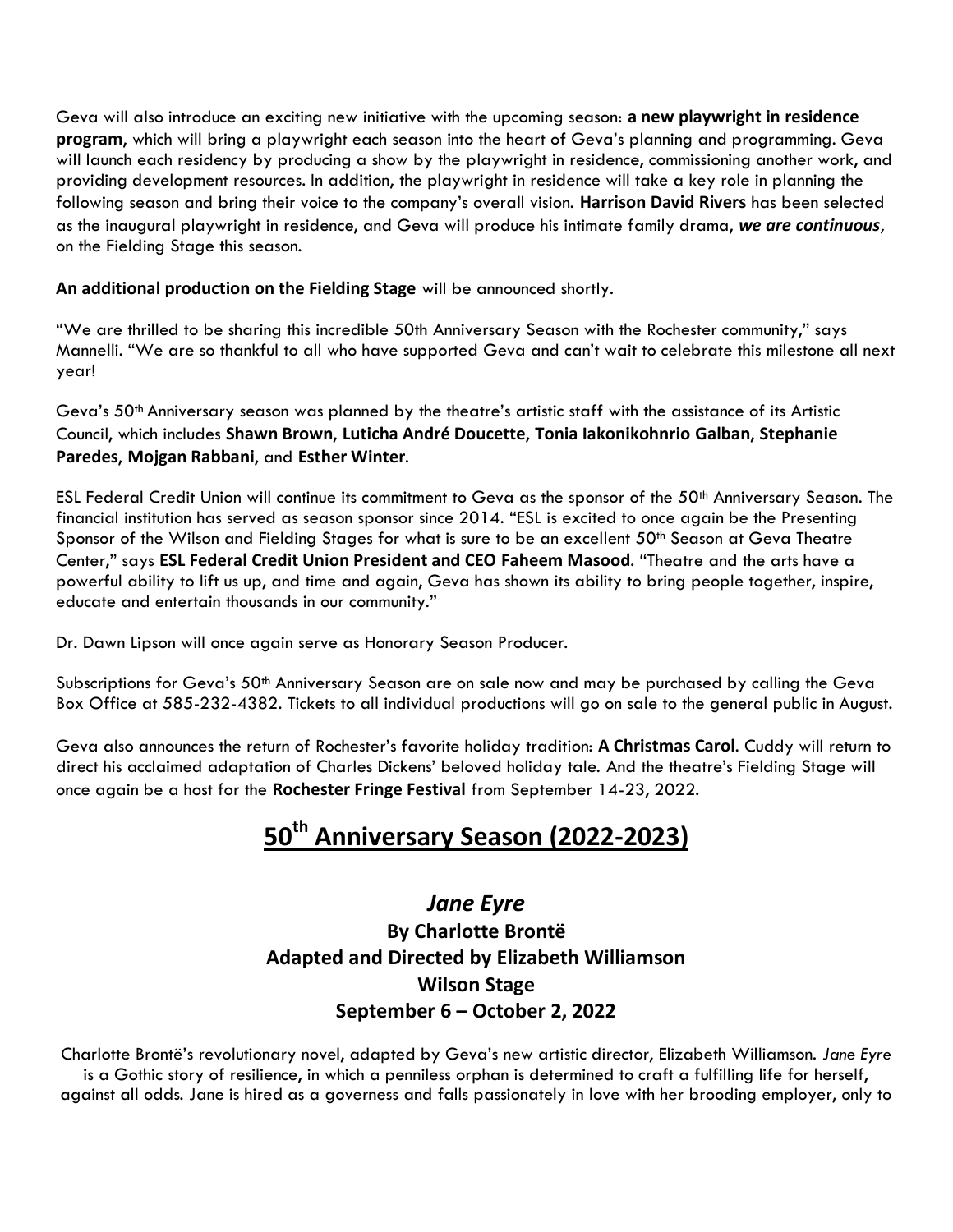discover that he — and his home — are surrounded by dark secrets. When the secrets are revealed, how will Jane preserve her chances for happiness?

## *Somewhere* **By Matthew López • Directed by Zi Alikhan Wilson Stage October 18 – November 13, 2022**

It's 1959, *West Side Story* has taken Broadway by storm, and from their family's tiny apartment in the San Juan Hill neighborhood of Manhattan, the young Candelaria siblings dream of glamorous careers in show business. However, in their father's extended absence, oldest son Alejandro has had to trade in his tap shoes for a job at the corner store. When the opportunity arises for this talented Puerto Rican family to audition for roles in *West Side Story* itself, all their dreams seem poised to come true — until a neighborhood-wide eviction abruptly threatens everything they have worked for.

Tony Award-winning playwright Matthew López offers a humorous, moving and dance-filled portrait of a family set on edge by gentrification, stubborn idealism, and a profound love of the performing arts. Directed by Zi Alikhan (*Snow in Midsummer*, Classic Stage Company, former resident director, *Hamilton*).

> *Ain't Misbehavin': The Fats Waller Musical Show* **Conceived by Richard Maltby Jr. and Murray Horwitz Directed and Choreographed by Jeffrey L. Page Co-production with Barrington Stage Wilson Stage January 17 – February 12, 2023**

*Ain't Misbehavin'* is a vibrant celebration of jazz pioneer Fats Waller's extraordinary career. This radical new approach from longtime Beyoncé choreographer and Broadway director Jeffrey L. Page reveals the masks Fats Waller and his musicians assumed while performing for white audiences — as they created the music of a new era.

Featuring classics from the Harlem Renaissance of the 1920s-40s such as *"Honeysuckle Rose," "Your Feet's Too Big"* and *"T'Aint Nobody's Business if I Do,"* performed by a cast of five and a live, onstage jazz band, this new production of *Ain't Misbehavin'* will energize, enlighten and entertain.

> *Russian Troll Farm: A Workplace Comedy* **By Sarah Gancher • Directed by Darko Tresnjak Produced in association with Dori Berinstein and Doc Theatre World Premiere Wilson Stage February 28 – March 26, 2023**

Steve likes Masha. Masha likes Nikolai. Egor just likes to troll Black Twitter. It's another day at the office in the Russian government's infamous Internet Research Agency, where workers are tasked with manipulating social media to forward the Russian agenda at home and abroad. Office comedy meets political satire in Sarah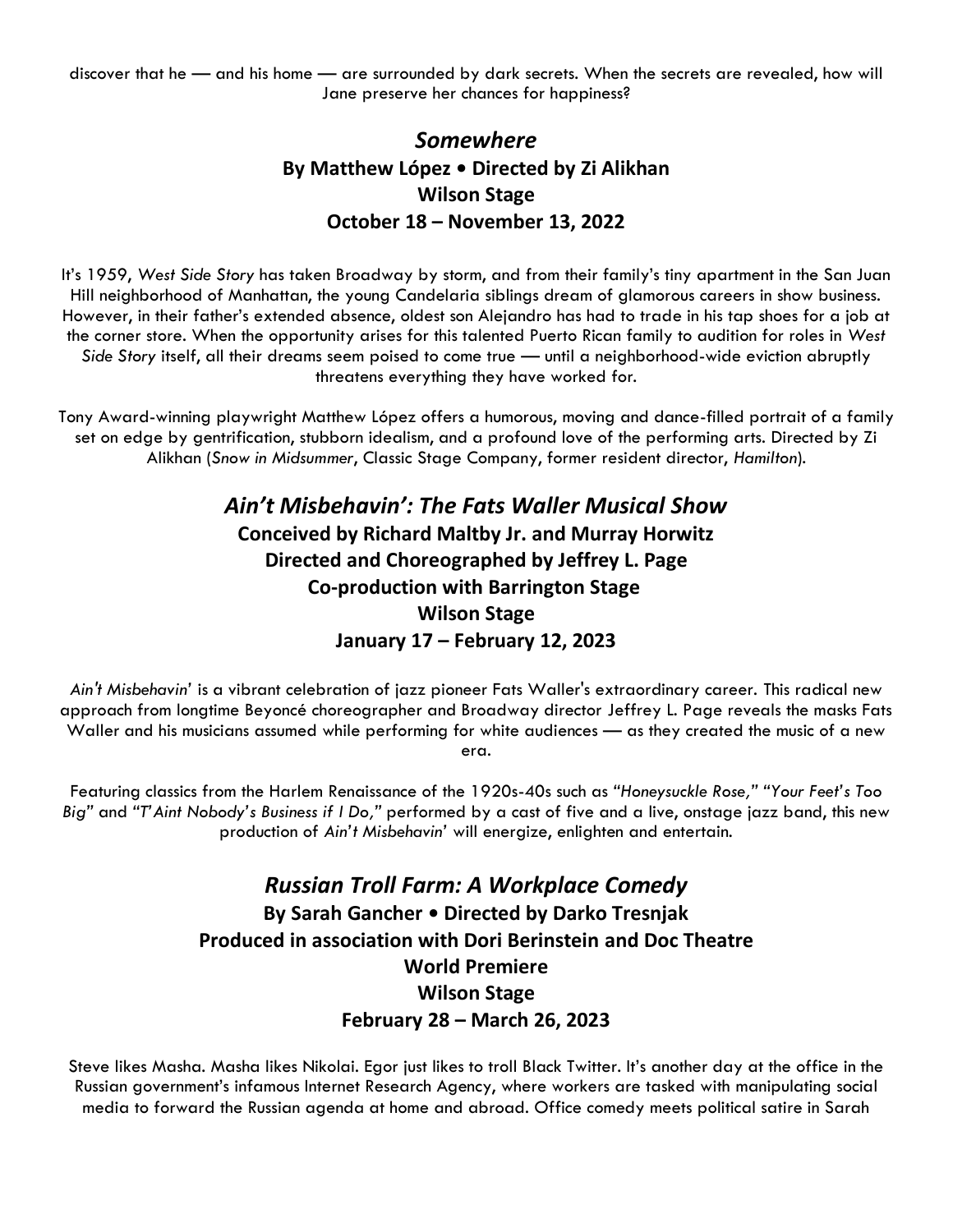Gancher's acclaimed new play based on real events, set in the lead-up to the 2016 U.S. Presidential election. Directed by Tony Award-winner Darko Tresnjak (*A Gentleman's Guide to Love and Murder*).

#### *And So We Walked: An Artist's Journey Along the Trail of Tears* **Written and performed by DeLanna Studi • Directed by Corey Madden Wilson Stage April 4 – April 23, 2023**

DeLanna Studi, Cherokee performance artist and activist, shares a powerful, multi-faceted dramatic memoir in *And So We Walked: An Artist's Journey Along the Trail of Tears*. In this frank, heartwarming and inspiring story, she recounts the experience of embarking with her father on an incredible 900-mile journey along the Trail of Tears to truly understand her own identity and the conflicts of her nation. The play recounts the six-week journey, which retraced the path her great-great grandparents took in the 1830s during the forced relocation of 17,000 Cherokee from their homelands.

*And So We Walked* draws on extraordinary interviews, historical research, and the artist's personal experience to convey the complexities and conflicts with which the Cherokee wrestle. Studi received the 2016 Butcher Scholar Award from The Autry Museum of the American West in acknowledgement of her work on *And So We Walked*.

### *Rodgers & Hammerstein's Cinderella* **Directed by Shelley Butler Music by Richard Rodgers Original book and lyrics by Oscar Hammerstein II New book by Douglas Carter Beane Wilson Stage May 9 – June 4, 2023**

The Tony Award-winning musical from the creators of *South Pacific* and *The Sound of Music*. Douglas Carter Beane's adaptation of this well-loved classic invites us to build a better, kinder world together. When she meets a dragon-slaying young prince who is just assuming control of his government, Ella helps spark transformation and empower the disenfranchised in their kingdom. With the help of her fairy godmother, a pumpkin and a little magic and humor, Ella, Prince Topher and their generous friends will inspire and delight the whole family.

Featuring sumptuous costumes and designs inspired by French pop-up books, this triumphant *Cinderella* fits like a glass slipper! Shelley Butler (*The Magician's Daughter* at Geva) directs.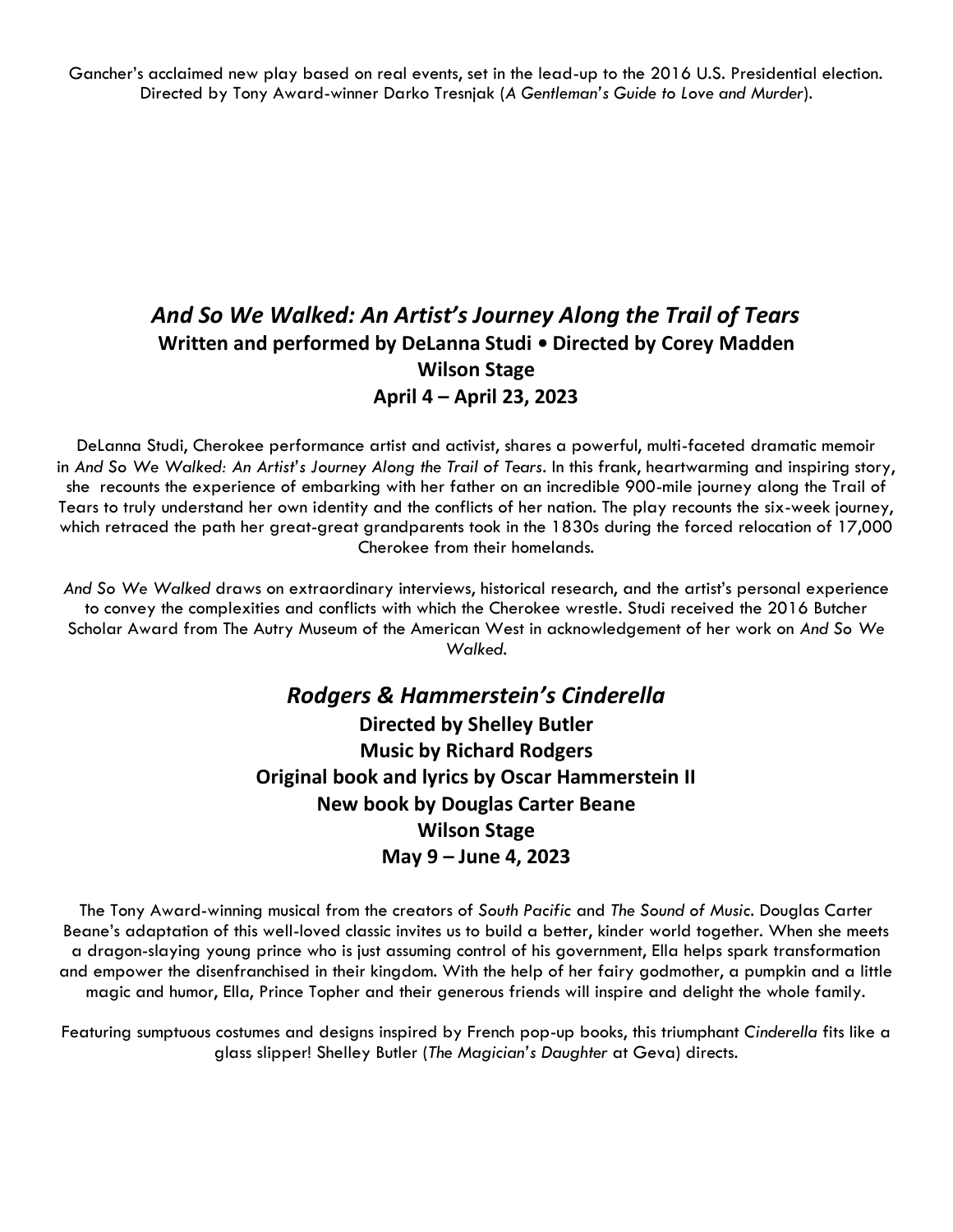#### *we are continuous* **By Harrison David Rivers Fielding Stage Dates TBD**

Ora and her son Simon have always been close: when her thoughts turn to him, he'll unexpectedly call, and he knows that she's got his back, no matter what. Even when her husband doesn't know how to accept their son's coming out, she is there for Simon. But will the news of his HIV diagnosis be the undoing of their relationship? By turns intimate, funny, and hopeful, *we are continuous* explores how people change and how love evolves.

Harrison David Rivers is Geva's Playwright in Residence for the 2022-23 Season.

## **Special Productions and Events**

#### **Rochester Fringe Festival Fielding Stage September 13 – 24, 2022**

Geva Theatre Center's Fielding Stage will once again be a venue for the Rochester Fringe Festival, hosting a wide variety of performances.

> *A Christmas Carol* **Adapted and directed by Mark Cuddy Music and lyrics by Gregg Coffin Musical direction by Don Kot Wilson Stage November 29 – December 30, 2022**

On Christmas Eve, Scrooge is visited by a series of ghosts who remind him who he was and what he might yet become. He learns the true meaning of the season and that it's never too late to make a new start. Charles Dickens' famous tale of redemption for the most despised man in London will awaken your heart and rekindle your spirit in this critically acclaimed adaptation.

#### **About Geva Theatre Center**

Geva Theatre Center is a nonprofit, professional theatre company in downtown Rochester, New York, offering world-class productions and extensive additional programming. Founded in 1972, Geva is the most wellattended regional theatre in New York State with one of the 25 largest subscription bases among regional